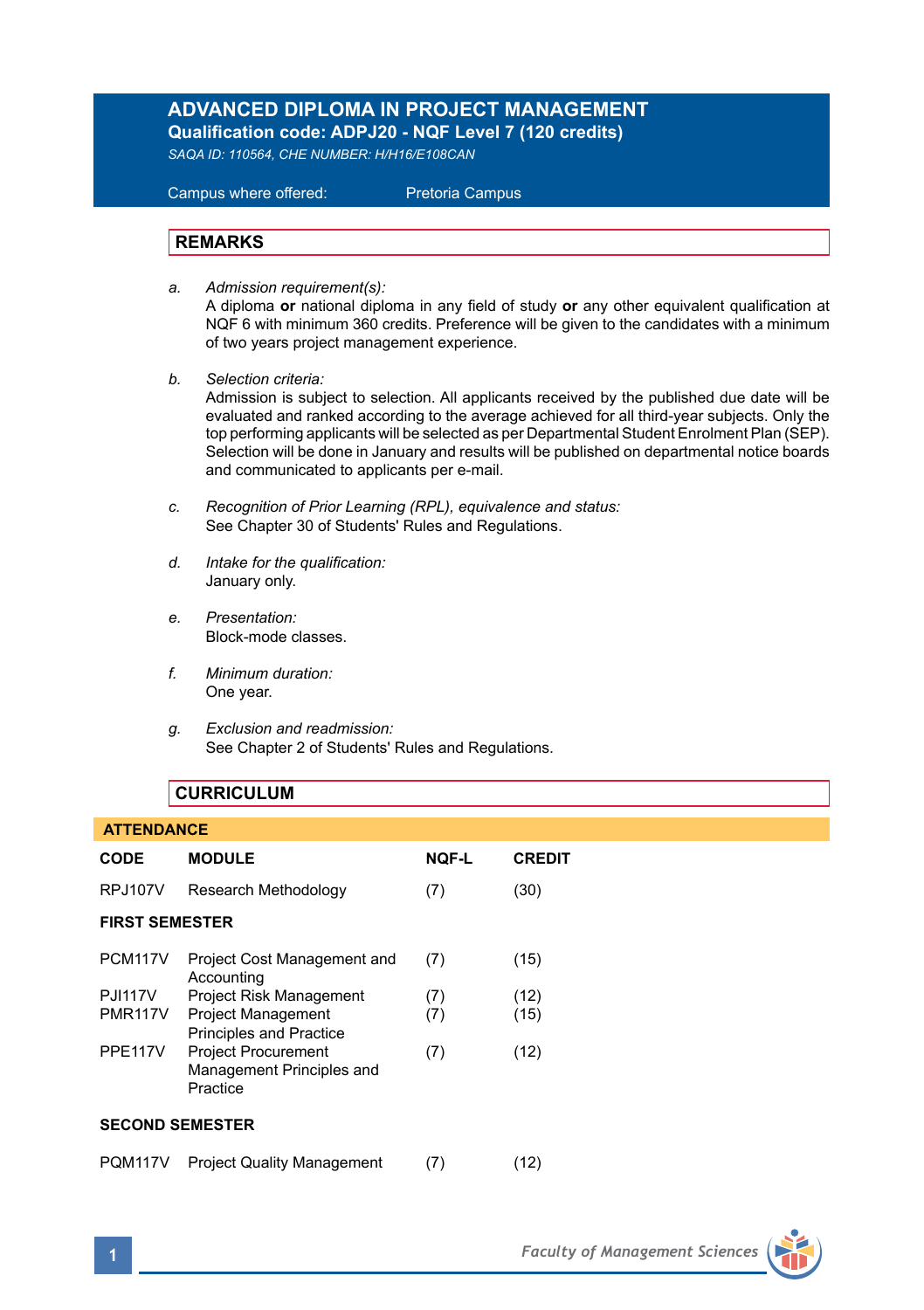PSM117V Project Resources Management (7) (12)<br>SMP117V Statistical Methods for Project (7) (12) Statistical Methods for Project (7) (12) Management

TOTAL CREDITS FOR THE QUALIFICATION: **120**

## **MODULE INFORMATION (OVERVIEW OF SYLLABUS)**

The syllabus content is subject to change to accommodate industry changes. Please note that a more detailed syllabus is available at the Department or in the study guide that is applicable to a particular module. At time of publication, the syllabus content was defined as follows:

#### **PROJECT COST MANAGEMENT AND ACCOUNTING (PCM117V) 1 X 3-HOUR PAPER** *(Module custodian: Department of Operations Management)*

Project cost management and accounting concepts including sources of project finance, funding techniques, project selection techniques, capital budgeting, financial structuring, project financial modelling, project life cycle costing, value analysis and the concept of cost risk in projects. (Total tuition time: ± 32 hours)

### **PROJECT MANAGEMENT PRINCIPLES AND PRACTICE (PMR117V) 1 X 3-HOUR PAPER** *(Module custodian: Department of Operations Management)*

Project management framework, project management processes within each knowledge area, tools and techniques, project strategy, priorities, and project organisation. (Total tuition time: ± 32 hours)

## **PROJECT PROCUREMENT MANAGEMENT PRINCIPLES 1 X 3-HOUR PAPER AND PRACTICE (PPE117V)**

### *(Module custodian: Department of Operations Management)*

Procurement of resources for use in the project environment, legal aspects of project management, project procurement planning, solicitation planning, solicitation, source selection, contract management and contract closeout. (Total tuition time: ± 32 hours)

## **PROJECT QUALITY MANAGEMENT (PQM117V) 1 X 3-HOUR PAPER**

## *(Module custodian: Department of Operations Management)*

Project quality management conceptual framework, tools and techniques, project quality initiation, project quality planning, project quality assurance, project quality control, project quality challenges and quality standards for project management. (Total tuition time: ± 32 hours)

#### **PROJECT RESOURCES MANAGEMENT (PSM117V) 1 X 3-HOUR PAPER** *(Module custodian: Department of Operations Management)*

Resource management in projects, advanced concepts in resource planning, acquisition, management and monitoring including managing project stakeholders and project communication management. (Total tuition time: ± 32 hours)

## **PROJECT RISK MANAGEMENT (PJI117V) 1 X 3-HOUR PAPER**

*(Module custodian: Department of Operations Management)*

Project risk management processes in multi-disciplinary project environments, risk management in a project management environment within the project life cycle, risk management tools and techniques in complex and uncertain project environmental conditions and analytical frameworks, strategies, and resources to better measure, manage, and monitor risk in the project environment. (Total tuition time: ± 32 hours)